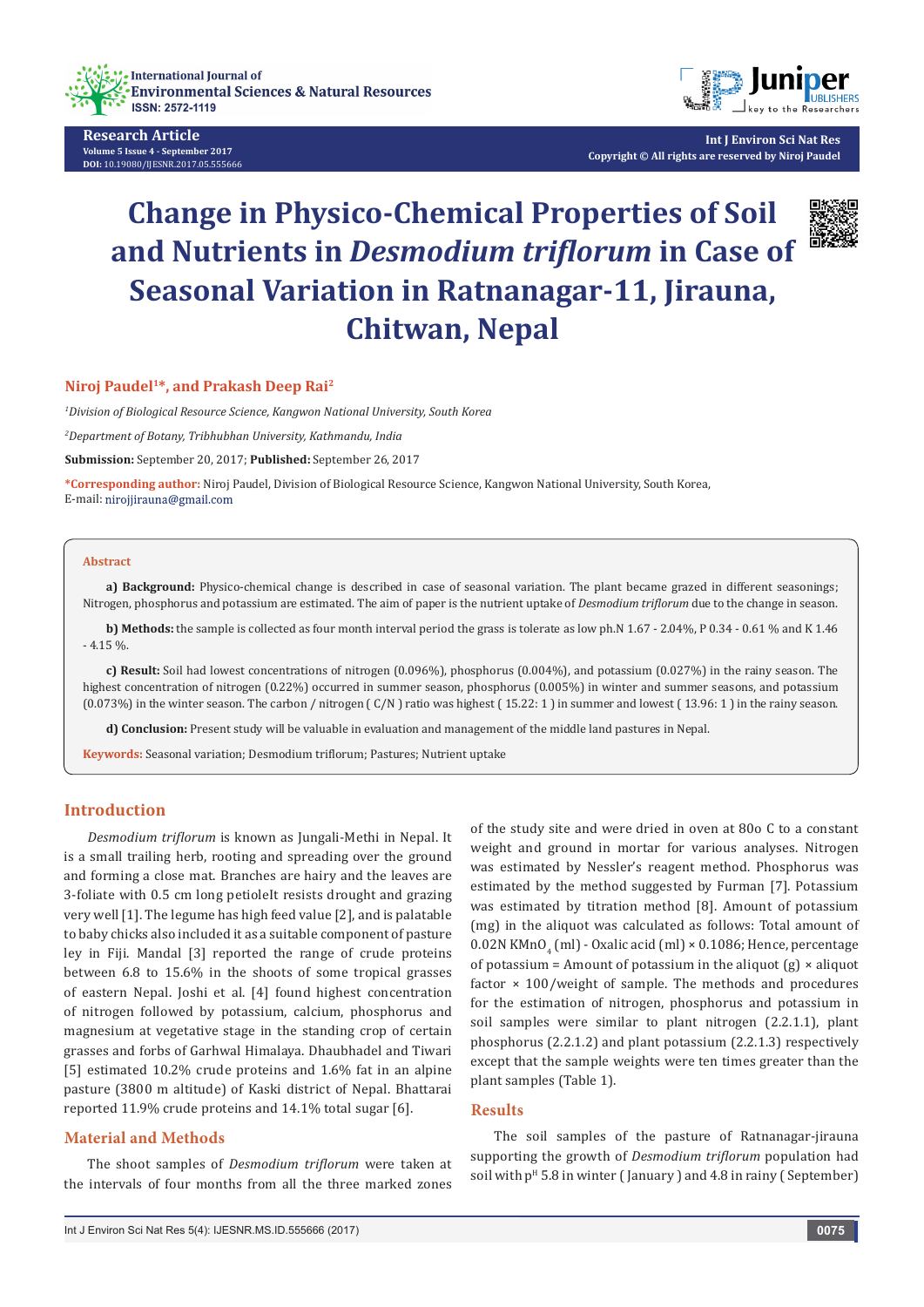season, whereas organic carbon was higher in amount ( 3.35% ) in summer (May) and winter ( 2.68% ) in comparison to the rainy season ( 1.34%) (Table 2). Soil had lowest concentrations of nitrogen (0.096%), phosphorus (0.004%), and potassium (0.027%) in the rainy season. The highest concentration of nitrogen (0.22%) occurred in summer season, phosphorus (0.005%) in winter and summer seasons, and potassium (0.073%) in the winter season. The carbon / nitrogen ( C/N ) ratio was highest ( 15.22: 1 ) in summer and lowest ( 13.96: 1 ) in the rainy season (Table 2 ). Highest (2.04%) and lowest (1.67%) concentrations of nitrogen were recorded in summer and winter season, respectively in the shoots of Desmodium triflorum. On the other hand, highest (0.61%) and lowest (0.34%) concentration of phosphorus occurred in rainy and winter season, respectively, whereas this trend was opposite in the case of potassium content in the shoots of Desmodium triflorum. *Desmodium triflorum*  as many tropical grasses and herbaceous legumes are tolerant to low  $p<sup>H</sup>$  [9]. The organic carbon in the pasture soils (1.34 to 3.35%).

**Table 1:** Climatic features of Ratnangar (Jirauna) (Lat N 26°20', Long E 87°16', altitude 90 m msl).

| <b>Months</b> | Temperature (oc) |                | Rainfall | <b>Relative</b>  |
|---------------|------------------|----------------|----------|------------------|
|               | <b>Maximum</b>   | <b>Minimum</b> | (mm)     | humidity $(\% )$ |
| January       | 22.5             | 7.9            | 0.0      | 96.7             |
| February      | 24.8             | 12.8           | 55.0     | 92.2             |
| March         | 30.1             | 15.0           | 2.8      | 78.6             |
| April         | 33.7             | 21.8           | 24.9     | 74.5             |
| May           | 35.6             | 24.3           | 240.0    | 74.1             |
| June          | 32.7             | 25.5           | 309.7    | 86.7             |
| July          | 32.0             | 26.2           | 382.2    | 91.2             |
| August        | 33.3             | 25.9           | 672.6    | 88.3             |
| September     | 32.1             | 24.4           | 417.7    | 91.2             |
| October       | 32.6             | 24.4           | 1.6      | 85.8             |
| November      | 30.9             | 16.2           | 0.9      | 85.0             |
| December      | 26.3             | 10.0           | 0.0      | 84.5             |

**Table 2:** Seasonal variations in percentage nutrients on oven dry Weight basis in the shoots of *Desmodium triflorum*.

|                    | January<br>(winter) | May<br>(summer) | September<br>(Rainy) |
|--------------------|---------------------|-----------------|----------------------|
| PН                 | 5.6                 | 5.1             | 4.7                  |
| Nitrogen (%)       | 1.67                | 2.04            | 1.79                 |
| Phosphorous (%)    | 0.34                | 0.41            | 0.61                 |
| Potassium (%)      | 4.15                | 1.54            | 1.46                 |
| Organic carbon (%) | 2.68                | 3.35            | 1.34                 |

# **Discussion**

In the present study was much higher than the farm soils (0.64 to 1.22%) of Ratnanagar-jirauna .It may be due to the fact that in continuous cropping systems there is a steady depletion of organic carbon whereas under pasture a higher equilibrium content of soil carbon is maintained which is in balance with gains from net primary production and losses from decomposition. Further, on the annual basis, the concentration of nitrogen, phosphorus and potassium in the pasture soil were lower than that of typical tropical grassland (N 0.26%, P 0.03% and K 0.11%) [9] Suggested that the reason for the low representation of legumes in tropical American savanna might result from the low levels of soil phosphorus which hinder the formation of N- fixing symbiosis with soil Rhizobium strains. The nutrient ranges in the shoot samples of *Desmodium triflorum* were: N 1.67 - 2.04%, P 0.34 - 0.61 % and K 1.46 - 4.15 %, whereas reported N - content in shoots of *Desmodium triflorum* is 2.17%. It might have occurred due to differences in *Desmodium triflorum* ecotypes, as well as variations in climatic and edaphic conditions.

In general, contribution of roots to total dry weight was higher in unclipped than clipped individuals of *Desmodium triflorum*. The decreases in root biomass following clipping (defoliation) presumably occur because of decreased translocation of carbohydrates to belowground parts as a result of reduced photosynthetic capacity and an increase in the proportion of current photosynthetic allocated to synthesize new leaves. Further, more leaf content was recorded in twice - clipped individuals than unclipped and once - clipped individuals. In general, green and leafy materials are preferred for animal performance because they contain more nitrogen, soluble carbohydrates phosphate and less fiber than the older materials.

The soil samples of pasture of Ratnanagar, jirauna supporting the growth of Desmodium triflorum population had pH 5.8 in winter (January ) and 4.6 in rainy ( September) season, whereas organic carbon was higher in amount (3.35%) in summer (May ) and winter (2.68%) in comparison to the rainy season (1.34%). Soil had lowest concentrations of nitrogen ( 0.096%), phosphorus (0.004%), and potassium (0.027%)in the rainy season. Highest (2.04%) and lowest (1.67%) concentrations of nitrogen were recorded in summer and winter season, respectively in the shoots of Desmodium triflorum

Present study will be valuable in evaluation and management of the middle land pastures in Nepal.

# **Acknowledgement**

The authors are grateful for the department of botany, Tribhuban University, kirtipur and Trilochan Nirmal Paudel for providing valuable guidance during filed study.

### **References**

- 1. Jha S (2010) Seasonal changes in physico-chemical properties of soil and Forage nutrients in lowland Nepalese grassland. Pakistan Journal of Plant Science 16(2): 51-63.
- 2. Verma RK, PK Khatri, C Kunhi kannan (1988) Advantageous effects of the tree plantation on the rehabilitation of bhata land ecosystem. Indian Journal of Forestry 21(3): 197-203.

**How to cite this article:** Niroj P, Prakash D R. Change in Physico-Chemical Properties of Soil and Nutrients in *Desmodium triflorum* in Case of Seasonal Variation in Ratnanagar-11, Jirauna, Chitwan, Nepal. Int J Environ Sci Nat Res. 2017;5(4): 555666. DOI: [10.19080/IJESNR.2017.05.555666.](http://dx.doi.org/10.19080/IJESNR.2017.05.555666) **<sup>076</sup>**